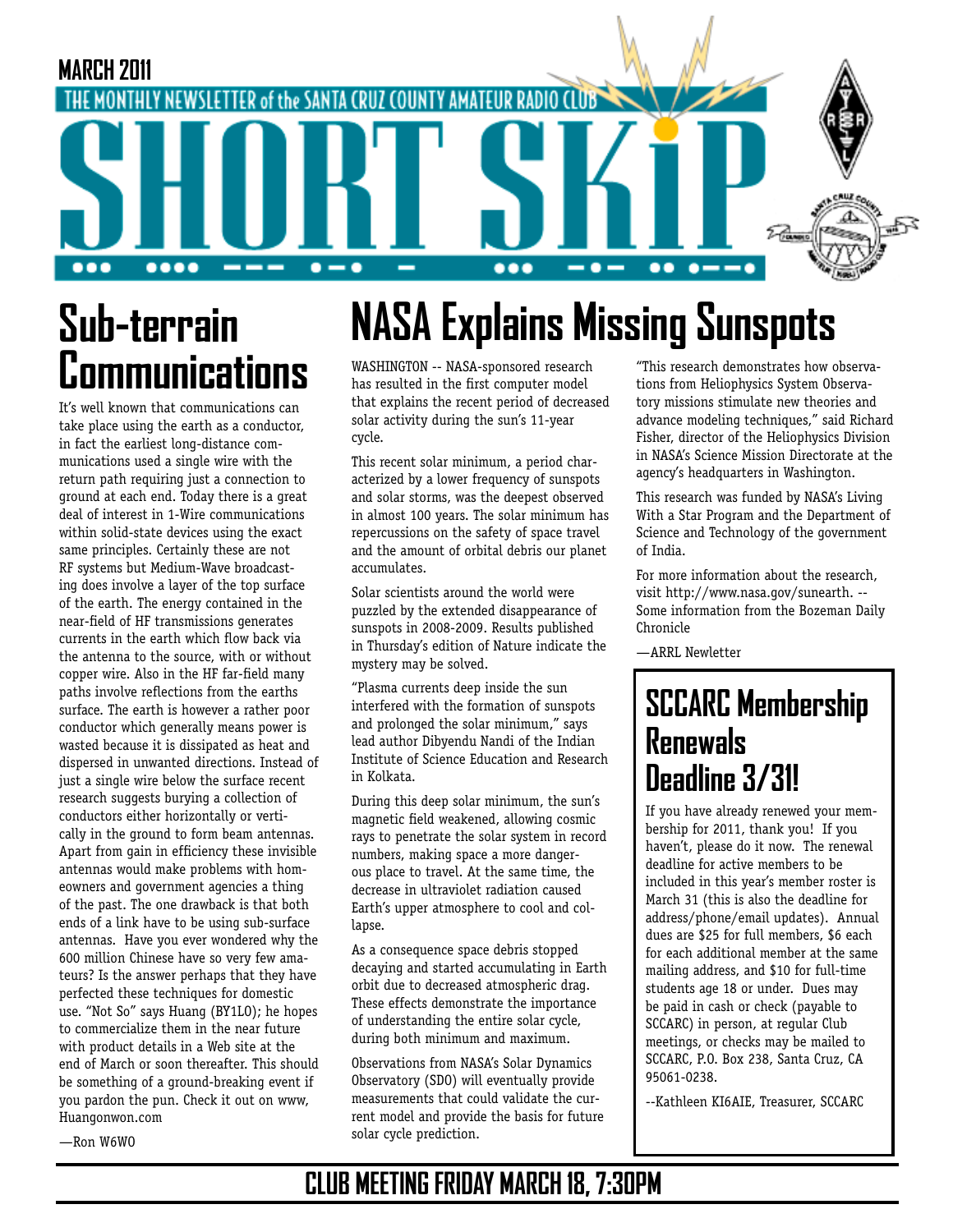## SHART S

### **The Lost Art of Cable Lacing**

By Dan Romanchik, KB6NU

The Make: magazine blog is a wealth of information for amateur radio operators. Recently, they ran a post on what they consider to be on the "lost technology" of cable lacing <http://blog.makezine.com/ archive/2009/07/lost-knowledge-cablelacing.html>.

The blog post does a great job of explaining the technique and includes several illustrations. One of them <http://cdn. makezine.com/make/blogs/blog.makezine. com/upload/2009/10/lost\_knowledge\_ cable\_lacing/cableLacing6b.gif> is a drawing from an old ARRL handbook. There are also a link to the Wikipedia page on cable lacing <http://en.wikipedia.org/wiki/ Cable\_lacing>.

Nowadays, we mostly use zip ties to bundle cables, but there are disadvantages to using them. For one thing, to apply them properly, you should have a tool that controls how tightly the zip tie holds the wires. This is to prevent crushing the insulation.

Also, I've found that zip ties don't do so well when the cable has only two or three wires. They're just not designed to hold so few wires. I think that cable lacing would do a much better job of keeping a small bundle of wires together, say wires that connect front panel components to a PC board.

Cable lacing certainly looks much cooler than zip ties. This is the perfect technique for those homebrewers that want to make their projects look great as well as work great.

I asked on my blog, "Now, where can I find the 'wax-impregnated cotton or twine'?" and my readers came through. Hamilton said, "Apparently you find wax string here: http://www.kitkraft.biz/product. php?productid=1496. I remember using it for something as a kid, but I can't place it." Ron McKenz wrote, "I notice that a number of telco vendor sell waxed lacing cord. Here are a few URLs: http:// www.sourcetelsupply.com/catalog/index. php?cPath=27, http://www.tessco.com/ yts/resourcecenter/pdfs/clablelacing-FAQ. pdf, and http://www.oelsales.com/product.cfm/267/.

#### $\boldsymbol{\Theta} \boldsymbol{\Theta} \boldsymbol{\Theta} \boldsymbol{\Theta}$ 6

•March 26-28 CQ WW WPX Contest, SSB More contest listings and info at: http://www.arrl.org/arrl-dx , http://www.ncdxc.org/ and http://www.hornucopia.com/contestcal/ index.html

•Sat, March 12th and 26th CAKE Meeting Coffee Assisted Knowledge Exchange All welcome at Gigi's Bakery & Cafe. 10am – 12pm 550-A River Street, Santa Cruz, 95060 (Gigi's) Bring questions, items of interest, your interests.

•March 12, 2011—Cupertino De Anza Electronic Flea Market http://www.electronicsfleamarket.com/

•April 14-17, 2011—Santa Cruz Co. Sea Otter Classic XBE&XMY ARES/ACS Contact: Tim Takeuchi W6TST http://www.seaotterclassic.com/

•April 15-17, 2011—Visalia The 62nd Annual International DX Convention sponsored by the Nor Cal DX Club will be held at The Holiday Inn Hotel & Conference Center in Visalia, California More information at: http://www.dxconvention.org/

Ned, WB4KBO, said, "I would suggest a large roll of dental tape and a large-diameter curves sewing needle for fabricating harnesses. I was told that this was the material of choice for lacing harnesses when i worked at Heath Company many years ago. Makes sense to me. Buy it at Meijer for an occasional harness, or a dental wholesale supply house if you are going into production. Also great stuff for kite rigging, vine lacing and many other things."

Mike, WA6ARA wrote, "What you want is Mil-T-43435. It is better than a cord, it is a flat weave tape, nylon, and waxed. It is made for cable lacing but is use now in the

## **FCC Fine**

After a Merced, California man refused to let FCC investigators inspect his Citizens Band (CB) radio station, the FCC issued a Notice of Apparent Liability for Forfeiture (NAL) for \$7000. The Commission found that Ira Jones "apparently willfully and repeatedly" violated Section 303(n) of the Communications Act of 1934, as amended, and Section 95.426(a) of the Commission's rules by failing to permit the inspection.

On March 26, 2010 and August 27, 2010, agents from the FCC's San Francisco Office responded to a complaint regarding radio frequency interference within the radio communication system equipment of the Merced County Fire Department. On each of these dates -- in an effort to determine the cause of the reported interference created within the Merced County Fire Department radio communication equipment and to resolve it -- the agents requested an inspection of Jones' CB radio station. Jones denied both requests, despite the fact that at both inspections, the agents explained the violations to Jones, and provided him with repeated verbal and written on-scene warnings of the consequences of refusing to allow an inspection of a radio station.

Jones must pay the \$7000 forfeiture by April 9, 2011 or file a written statement by that date, seeking a reduction or cancellation of the proposed forfeiture.

—Amateur Radio Newsline

parachute industry as "super tack". Item T1050 at http://www.paragear.com"

So, there you have it. Links to show you how to do it, and a couple more links for where to find the lacing material. I now expect all of our homebrew to look a lot neater.

When not worrying about how to lace cable instead of using zip ties, Dan, KB6NU, blogs about ham radio at www. kb6nu.com, teaches ham radio classes, and operates CW on the HF bands. Look for him around 7.030 MHz or e-mail him pictures of your beautifully-laced cables at cwgeek@kb6nu.com.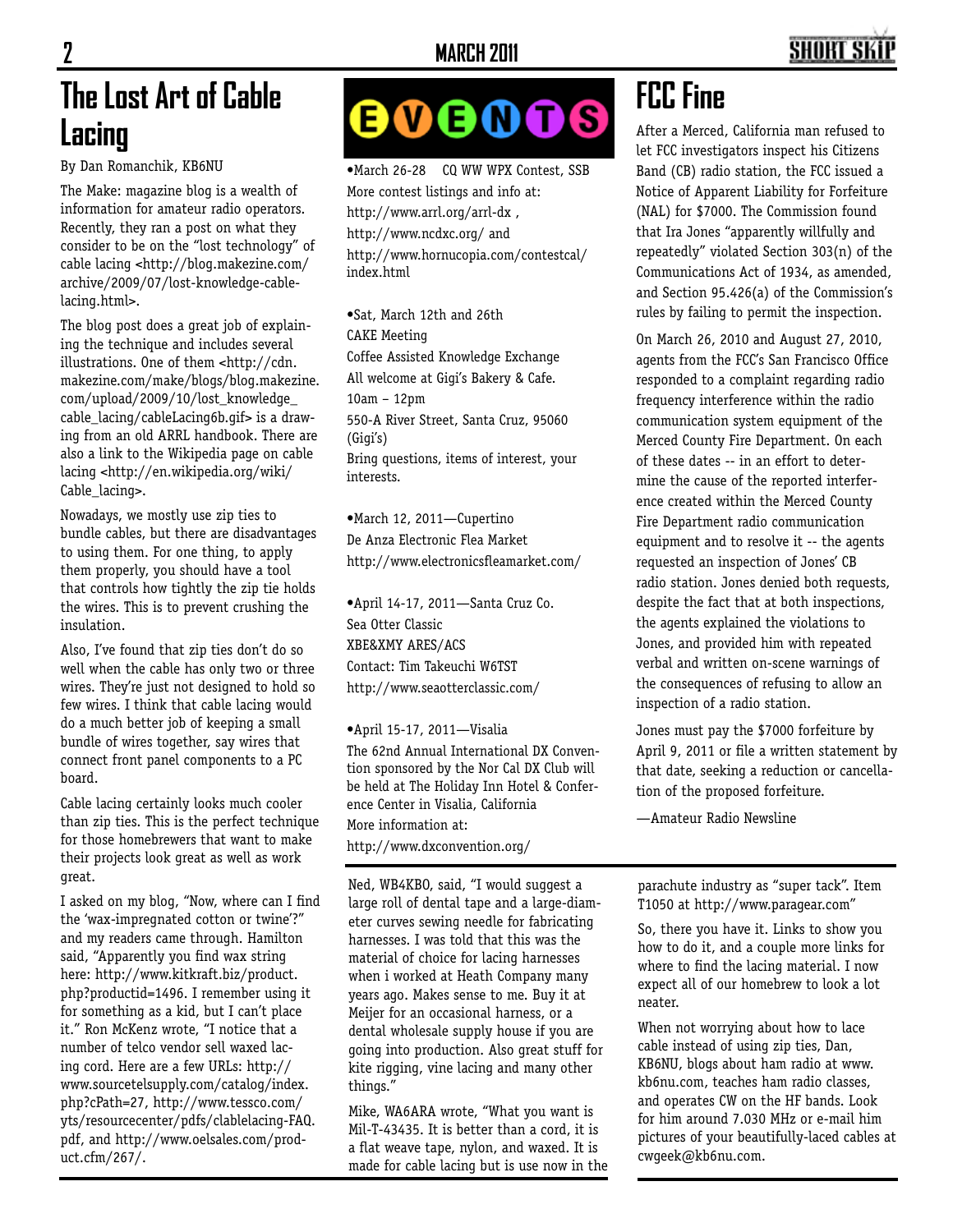### SHORT SKII



Well, it finally happened, I'm a professional male model! As Santa Cruz Sentinel subscribers saw, I was featured in a full-page ad for Doc Auto on February 23rd. When I consented to the photo op, I thought it was for a simple presentation within the business, perhaps a photo for posting on their reception room wall --- sort of a satisfied customer testimony. Oh well, I guess one can't get too much publicity!

Piracy on the high seas resulted in the death of four American citizens aboard the yacht Quest. (Thanks Peter, AB6WM, for info via the K6BJ reflector.) Two of those killed were ham radio operators; Scott Adams, K9ESO, and his XYL, Jean, KF6RVB. I had not followed the website of Quest, although I knew about it over the MM Nets. http://svquest.co. As of this writing, I don't know if the website has been discontinued.

As a sailor, I have been watching the alarming news of worldwide pirate attacks for many years. The question about carrying weapons aboard a private sailing vessel for protection has long been debated. According to the *Navy Times*, a policy of

catch-and-release has been going on for a while off the coast of Somalia. The problem seems to be the disposal of captured pirates on the open seas. Where do we put them? My brother, a bos'n aboard MSTS tankers, received special small arms training with the rest of the crews before proceeding through the Straits of Malacca and other pirate infested waters.

My friend Perry Olson is sailing in Mexican waters and to Hawaii aboard his 50 foot Hunter sailboat *Bobby McGee*. He's a ham but not using his Tech license yet. Would be helpful if he buddy boats or in an emergency

and within range of repeaters. He also uses Sailmail, but it has limited use. He has SSB and all manner of electronics aboard, but I favor HF communications. Guess I'm just old-fashioned. CW seemed to always get through when nothing else would.

On March 1st, my piano teacher, Velzoe Brown, celebrated her 101st birthday. Velzoe was brought in her wheel chair to the Kuumbwa Jazz Center by her caregiver, Natalie Adams. With about 50 guests in attendance, we were treated to great band music performed by Velzoe's many musician friends. One surprise for us was the drummer, "Red" Malone, who brought his favorite singer, our very own Club Treasurer Kathleen, KI6AIE. (A few years ago at one of our SCCARC Christmas parties, Red entertained us with his magic show.) Kathleen did a bang up job singing "One Meatball!" in her rather sultry nightclub voice. Few of the younger celebrants remember that highly popular WWII song. She received a fine round of applause for her performance. Donna, AB6XJ, and I had to leave for another event so don't know if Kathleen finished out the set. If so, we missed out. Here's the good part: when I tried to photograph scenes of the party, my digital camera lost power. As an always-ready ARES member, I had two fresh AA batteries in my camera case. Then, upon opening the battery compartment, was dismayed to see that it required four! Not to worry as Kathleen simply reached into her purse and came up with an emergency pair of AAs for me. It's nice to have a fellow ARES member around who is truly prepared!



Club Treasurer and torch singer, Kathleen McQuilling, KI6AIE, belts out a tune

## **Notes from other Clubs**

•Monterey Bay ARA (N6IJ): Officers for 2010/2011 are: President: Donald Kerns AC6RF; VP: Rocky Braudrick W6DNE; Treasurer: Jeff Ackerman KG6UYZ; Secretary: Richard Hillbun AF6TP; Member At Large: Scott Avery WA6LIE.

•Santa Clara County ARA: On Jan 22 Rob Goodson N2RAG gave a talk on the San Bruno gas pipeline explosion from a Red Cross and ham radio perspective. The slides can be found at http://www.bay-net.org/ docs/arc\_first\_40.pdf .

### **APRS Balloon Launch**

February 12, 2011 at 11:34 pm

The fill and launch of K6RPT-15 went well today. The flight was doing well until it reached an altitude of 54,475 feet. Then we stopped receiving APRS packets at 60 second intervals.

We only received two more packets after that, 75,465 and 110,889. The Stratofox tracking & recovery teams were in the Central Valley for the recovery, one team in a plane and teams on the ground. They reported being able to see the balloon burst at 10:12 a.m. That is 17 minutes after the last packet we received at 110,889 feet. The average accent rate between 75,465 and 110,889 was 1265 fpm.

If the flight continued at that rate for 17 more minutes, we should have reached an altitude of 132,394 feet, but since we just can?t seem to catch a break lately, we?ll never know. The tracker that we used has worked perfectly on two other flights, so we have no idea what happened on this one. The tracker has not been recovered.

-Ron K6RPT"

#### **Treasurer's Report**

The 1/31/11 Treasurer's Report presented to the Board of Directors showed that the SCCARC treasury had \$3,609.44 in cash and bank accounts (total less encumbrances: \$2,696.35). At that time all financial obligations for which invoices had been received had been met. The full Report, incorporating the current working budget as well as actual and projected income and expenditure figures for the full calendar year, will be available for review at the March 18 Club meeting .